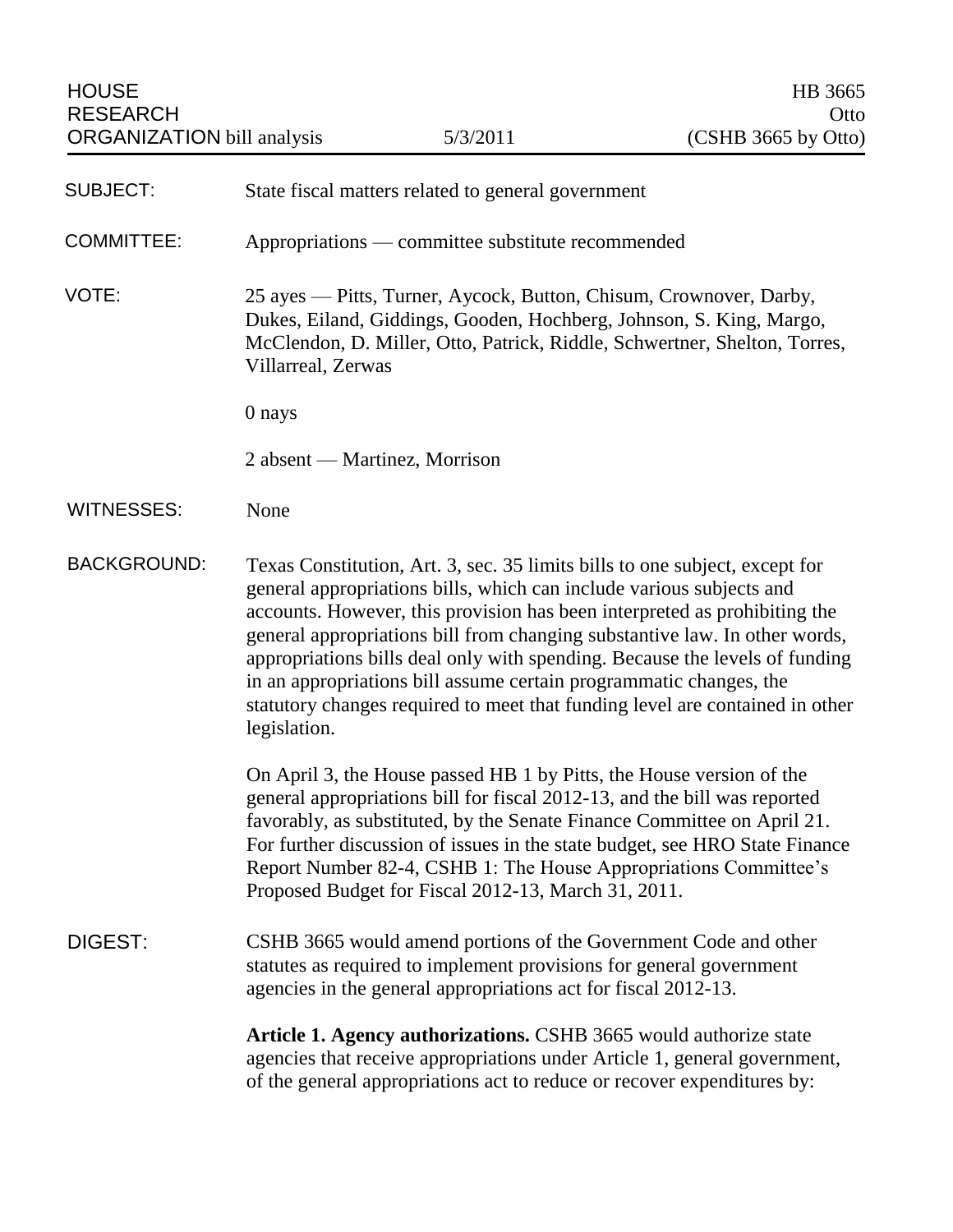- consolidating required reports or publications and filing or delivering them exclusively by electronic means;
- extending the effective period of any license, permit, or registration  $\bullet$ granted or administered by the agency;
- entering into a contract with another governmental entity or a  $\bullet$ private vendor to perform the agency's duties;
- $\bullet$ adopting additional eligibility requirements for people who receive benefits from the agency to ensure the benefits are received by the most deserving people, consistent with the purpose for the benefits;
- making agency communications with people and required agency  $\bullet$ documents delivered to or by the agency, including applications, notices, billing statements, receipts, and certificates, by email or through the Internet; and
- adopting and collecting fees to cover agency costs.  $\bullet$

**Article 2. Lease of state-owned parking spaces.** CSHB 3665 would allow the Texas Facilities Commission (TFC) to lease state-owned parking spaces in Austin to private individuals if TFC determined the spaces were not needed for nearby state employees or state government visitors. The money earned through the leases would go to the General Revenue Fund.

TFC also would be allowed to lease blocks of state-owned parking lots or garages to local governments or higher education institutions if TFC determined that the block of parking would not be needed for nearby state employees and state government visitors. The money earned through the leases would go to general revenue.

CSHB 3665 would require TFC to report the effectiveness of these parking programs to the Legislative Budget Board (LBB) on October 1 of every even-numbered year. The report would have to include:

- the yearly revenue generated;
- the yearly administrative and enforcement costs;
- yearly usage statistics for each program; and
- any initiatives and suggestions by TFC to modify the lease program  $\bullet$ administration or increase revenue generated.

This article would take immediate effect if finally passed by a two-thirds record vote of the membership of each house. Otherwise, it would take effect September 1, 2011.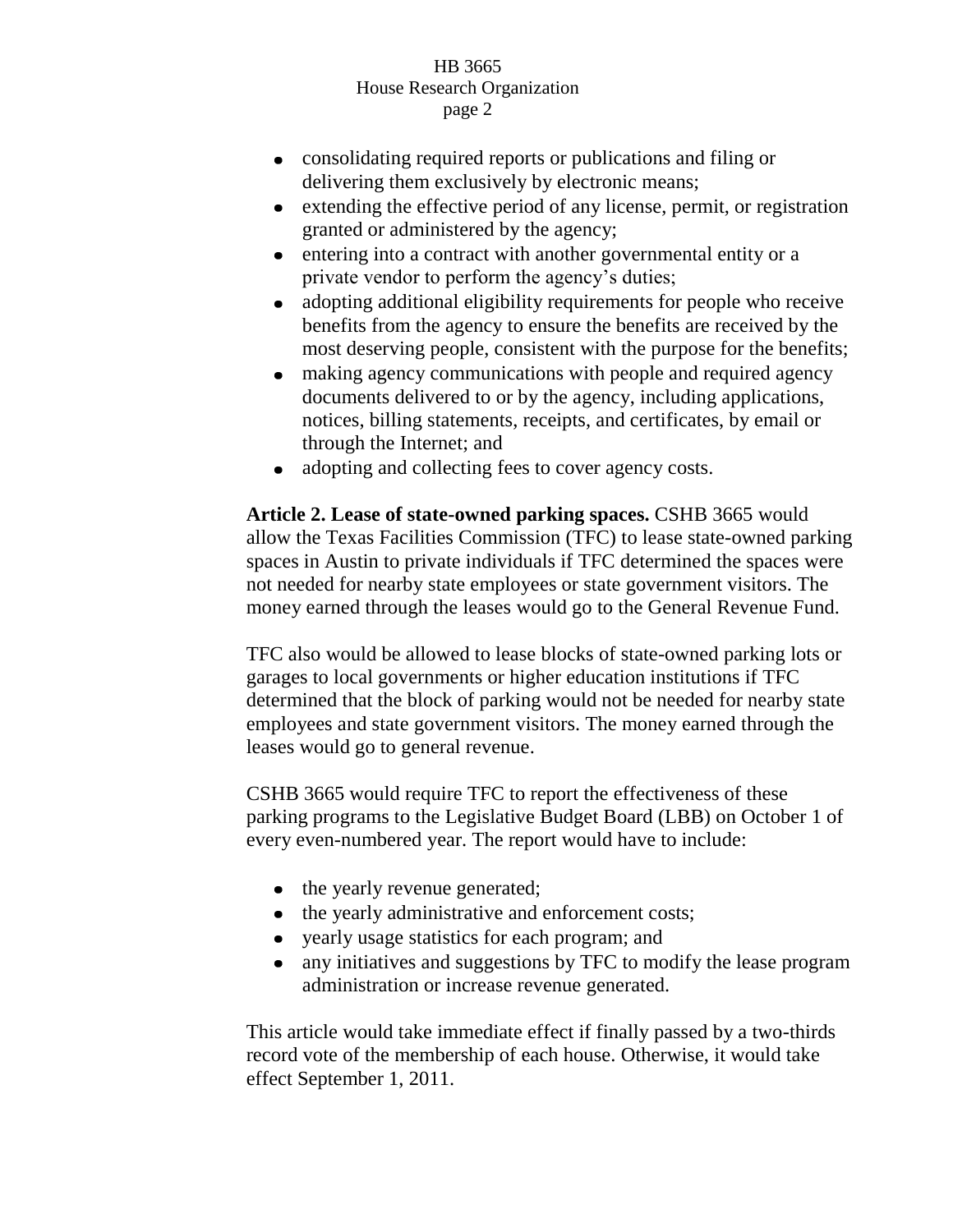**Article 3. Calculation of state debt limit.** For the purpose of comparing the calculation to the maximum annual debt service allowed, CSHB 3665 would authorize the Bond Review Board (BRB) to calculate yearly debt service requirements using any assumptions for unissued debt that the BRB determined were necessary to reflect common or standard debt issuance practices, including assumptions about interest rates, debt maturity, and debt service payment structures. Unissued debt would be defined as state debt payable from the General Revenue Fund that was authorized but not issued.

CSHB 3665 would require the BRB to publish a report every year starting in fiscal year 2011 detailing the method used to calculate the annual debt service in that fiscal year, which would be required to describe:

- the debt service included in the calculation, including debt service on issued and unissued debt;
- the assumptions on which the debt service on unissued debt was based; and
- $\bullet$ any other factors required by law that affected the calculation.

The report could be included as part of any other report required by law, including the annual report, and the report would have to be made available to the public.

This article would take immediate effect if finally passed by a two-thirds record vote of the membership of each house. Otherwise, it would take effect September 1, 2011.

**Article 4. Electronic pay cards.** CSHB 3665 would require the comptroller to establish an efficient and effective system of making payments by electronic pay card. The comptroller would be authorized to use an electronic pay card to pay an employee's net state salary and travel expense reimbursements. An employee, regardless of classification or amount paid, would be required to receive payment by direct deposit or electronic pay card. The comptroller would have to make payments to all annuitants from the Employees Retirement System, the Teacher Retirement System, or any state treasury-paid retirement system by direct deposit or electronic pay card, including for amounts less than \$100. Vendors could choose to be paid with an electronic pay card rather than by check.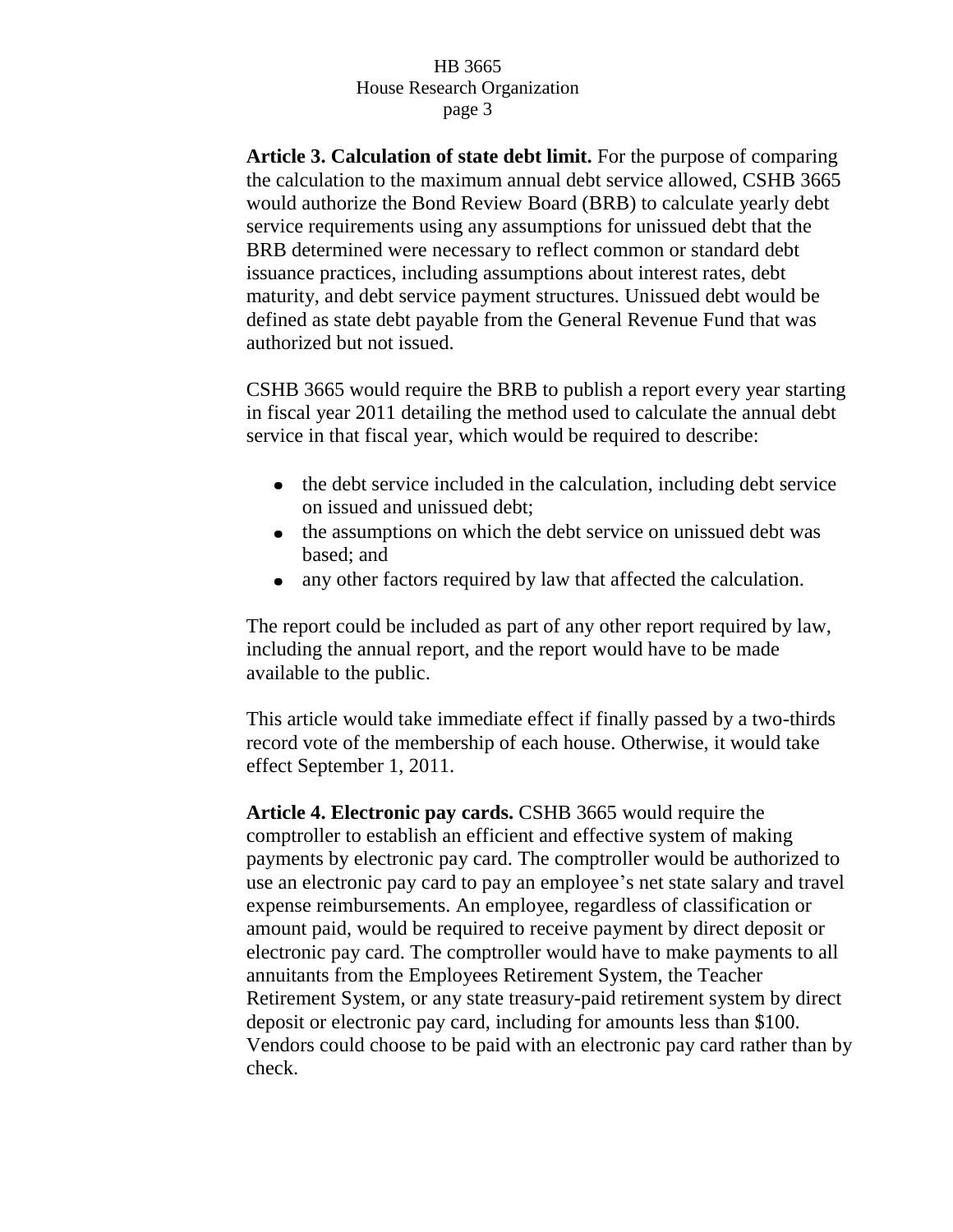Current law would be repealed that requires the comptroller to issue checks instead of using direct deposit under certain circumstances. The comptroller would be required to adopt rules for allowing state payment recipients to choose at appropriate times among the options of receiving payments by direct deposit, electronic pay card, or check.

CSHB 3665 would allow the comptroller, only by competitive bid, to contract with a vendor or vendors for electronic pay card services. The bill would require that the comptroller specify the qualifications for bidders, including that the vendor was federally insured or possessed sufficient financial resources to ensure protection of those paid and would be able to provide 24-hour customer service so that those paid could access their funds worldwide at any time.

This article would take effect January 1, 2012.

**Article 5. Publish session laws electronically.** CSHB 3665 would repeal the requirement for the laws passed each session to be printed and distributed to the governor, lieutenant governor, speaker, Texas Legislative Council, courts of appeals, county law libraries, Legislative Reference Library, State Law Library, and Texas State Library.

As soon as practicable after each legislative session, the secretary of state would have to electronically publish and maintain the session laws. The electronic publication would have to be available by an electronic link on the secretary of state's website.

The change in law would not apply to a contract for publication of session laws already in effect before the effective date of the bill.

This article would take immediate effect if finally passed by a two-thirds record vote of the membership of each house. Otherwise, it would take effect September 1, 2011.

**Article 6. Collection of fees by attorney general.** CSHB 3665 would allow the attorney general to charge a reasonable fee for the electronic filing of a document.

The bill would require the attorney general to review invoices submitted to state agencies under contracts for legal services to determine whether the invoices were eligible for payment. When entering into a contract for legal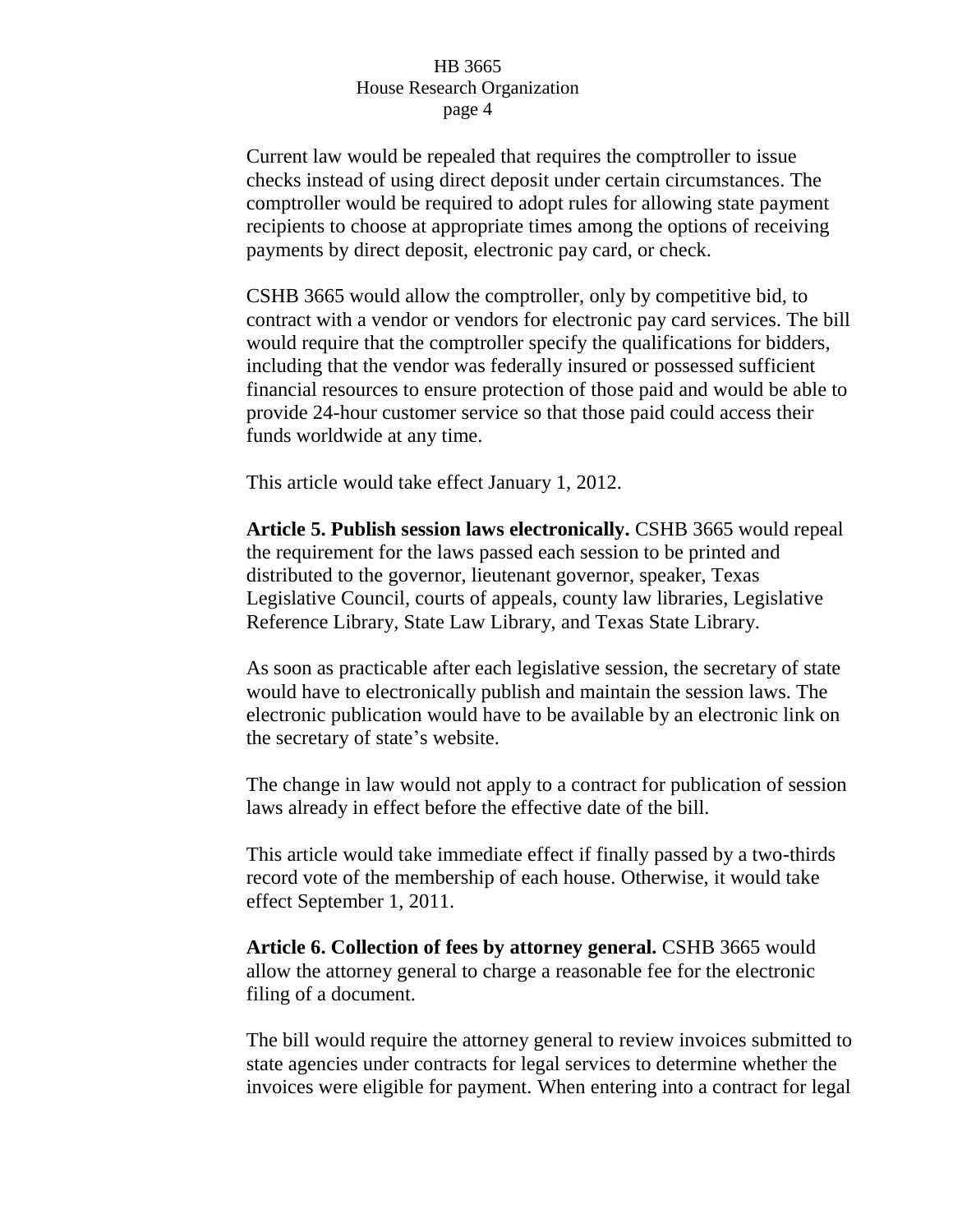services, the attorney or law firm would be required to pay an administrative fee to the attorney general for the invoice review. CSHB 3665 would allow the attorney general to adopt rules to implement this provision.

CSHB 3665 would allow the attorney general to charge toll project entities a reasonable fee for the attorney general's review of each proposed comprehensive development agreement, including separate fees for agreements for the same toll project. The toll project entity would be authorized to seek reimbursement of the fee from the private participant under the proposed comprehensive development agreement. CSHB 3665 would allow the attorney general to adopt rules to implement this provision.

The fees established by this article would apply only to electronic documents, invoices, or comprehensive development agreements submitted on or after the effective date of this article.

This article would take immediate effect if finally passed by a two-thirds record vote of the membership of each house. Otherwise, it would take effect September 1, 2011.

**Article 7. Texas Preservation Trust Fund Account.** CSHB 3665 would allow money in the Texas preservation trust fund account to be used to pay operating expenses of the Texas Historical Commission in addition to the preservation grants already allowed by law. The bill would repeal provisions related to investment and distribution of funds by the comptroller. The bill would require the comptroller and the Texas Historical Commission to enter into a memorandum of understanding to facilitate the conversion of trust fund assets into cash in a way that resulted in the least revenue loss to the state.

This article would take effect November 1, 2011.

**Article 8. Department of Information Resources programs.** CSHB 3665 would allow revenue from fees collected under current law for statewide technology center services and for technology commodity item purchasing to be appropriated to the Department of Information Resources (DIR) for the following: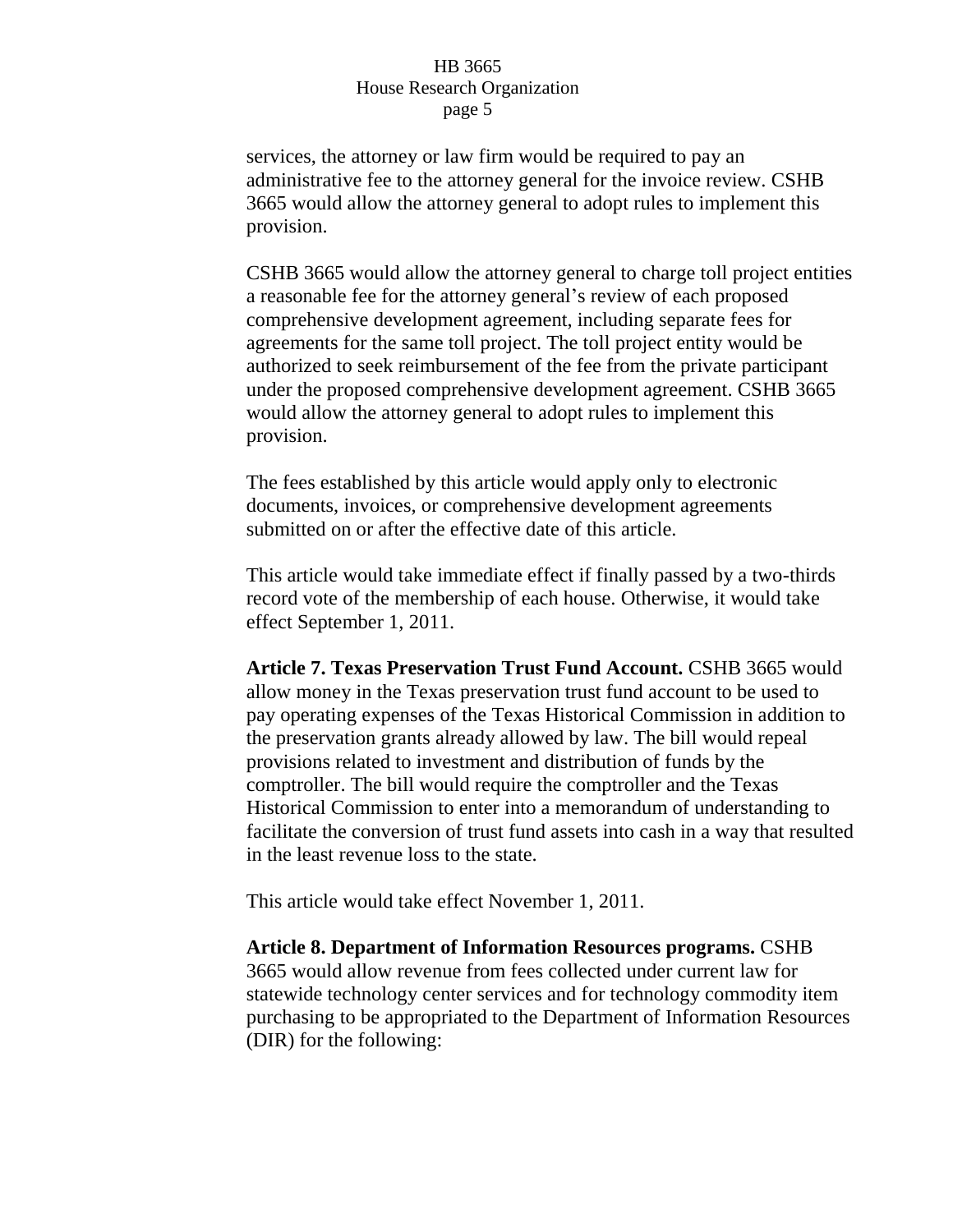- developing statewide information resources technology policies and planning for statewide technology centers and Texas computer network security systems; and
- providing shared information resources technology services.

For consolidated telecommunications system charges collected by DIR under current law, the bill would require DIR to set and charge a sufficient fee to each entity that received services to cover direct and indirect costs of providing the telecommunications service. CSHB 3665 would allow revenue from these fees to be appropriated to DIR for the purposes bulleted immediately above.

Fee amounts in excess of paying the bills of the consolidated telecommunications system and the centralized capitol complex telephone system would be transferred to the General Revenue Fund rather than the statewide network applications account as under current law. The bill would allow these general revenue funds to be appropriated to DIR for the purposes bulleted above.

This article would take immediate effect if finally passed by a two-thirds record vote of the membership of each house. Otherwise, it would take effect September 1, 2011.

**Article 9. Lobby registration fees.** CSHB 3665 would change the lobbyist registration fee and registration renewal fee from \$100 to an amount set by the general appropriations act of between \$100 and \$200 for registrants employed by a  $501(c)(3)$  or  $(c)(4)$  charitable organization. CSHB 3665 would change the lobbyist registration fee and registration renewal fee from \$50 to an amount set by the general appropriations act of between \$50 and \$100 for registrants required to register because they were independent contractors whose contingent compensation depended on state agency purchasing decisions. The bill also would change the lobbyist registration fee and registration renewal fee from \$500 to an amount set by the general appropriations act of between \$500 and \$1,000 for any other registrants.

Except as otherwise provided, this bill would take effect September 1, 2011.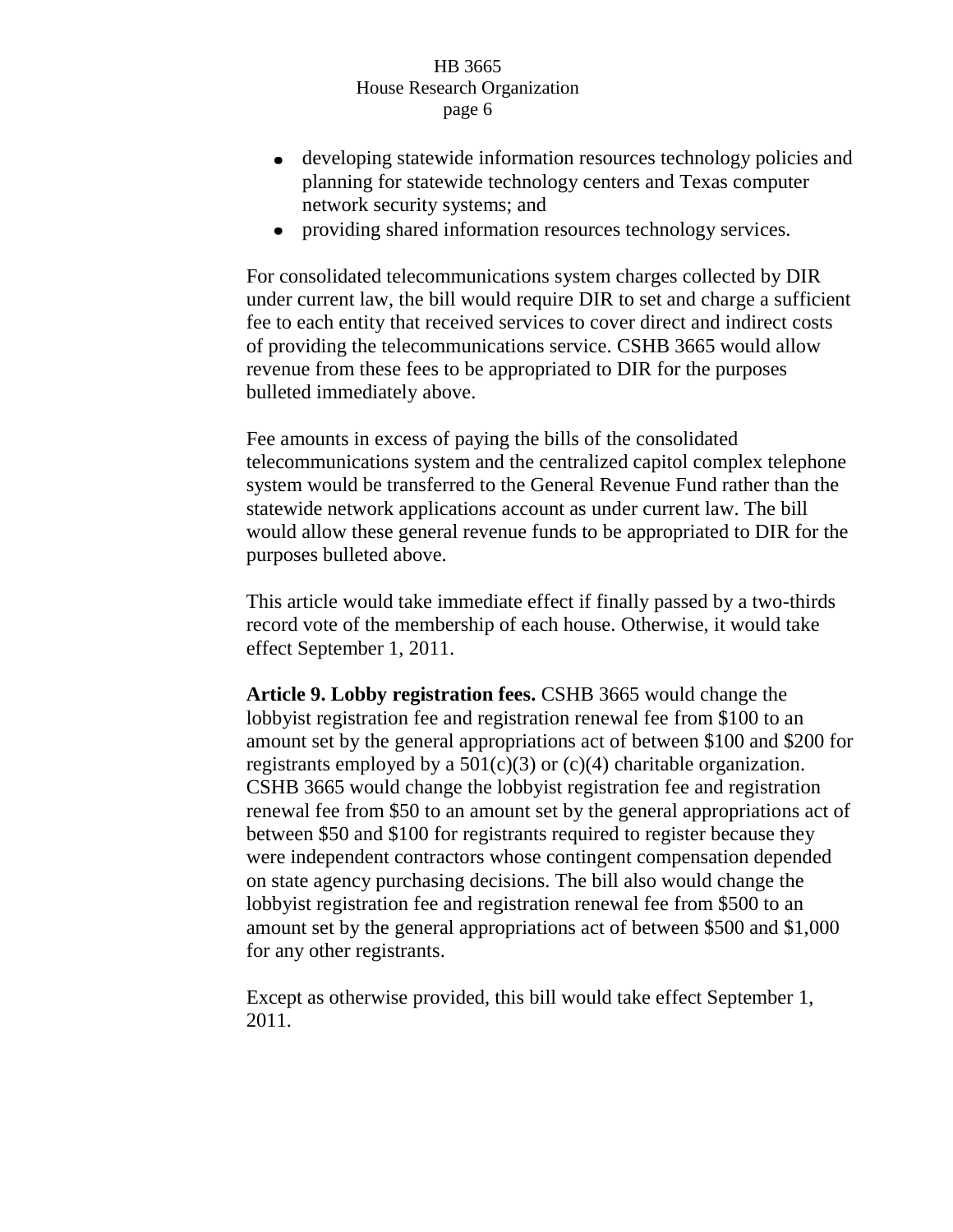**SUPPORTERS** SAY: The changes made in CSHB 3665 would result in an estimated net positive fiscal note impact of \$9,687,570 in general revenue funds for fiscal 2012- 2013. Many of its provisions were derived from recommendations by state agencies and from the LBB's January 2011 *Government Efficiency and Effectiveness Report (GEER).*

> **Article 1. Agency authorizations.** These authorizations would give agencies flexibility and control in reducing or recovering expenditures in ways other than those specifically identified in this bill. They have indepth knowledge of their programs and operations and could find ways to meet program needs while maximizing the use of appropriated funds.

> **Article 2. Lease of state-owned parking spaces.** CSHB 3665 would result in an estimated fiscal note gain in general revenue of \$887,471 every year by allowing the TFC to lease state parking spaces in Austin to private individuals and to local governments and universities. The *GEER* noted that on average daily basis, most state parking spaces are unused. TFC has successfully operated a parking program that allows private individuals to use Austin state garages and parking lots on nights and weekends for a fee, and would only need one more employee to manage this daytime parking lease program that would have a significant positive fiscal impact.

**Article 3. Calculation of state debt limit.** CSHB 3665 would allow the Bond Review Board to update its method for calculating unissued debt projections to more accurately reflect the risks of outstanding debt by reflecting actual issuing practice. This would help protect the state's credit rating and could enable the state to issue more debt based on updated projections.

The BRB calculates the yearly debt service requirements payable from unrestricted general revenue funds to determine whether additional state debt can be authorized without exceeding the maximum annual debt service limit.

Since meeting or exceeding the limit would stop the state from issuing more debt and could hurt its credit rating, the LBB researched the issue and found that the BRB assumed interest rates, lengths of bond terms, and types of debt service payments for unissued debt that overstated the likely cost and resulted in an overall debt service calculation that reflected worstcase scenario rather than current issuing practices. The LBB also found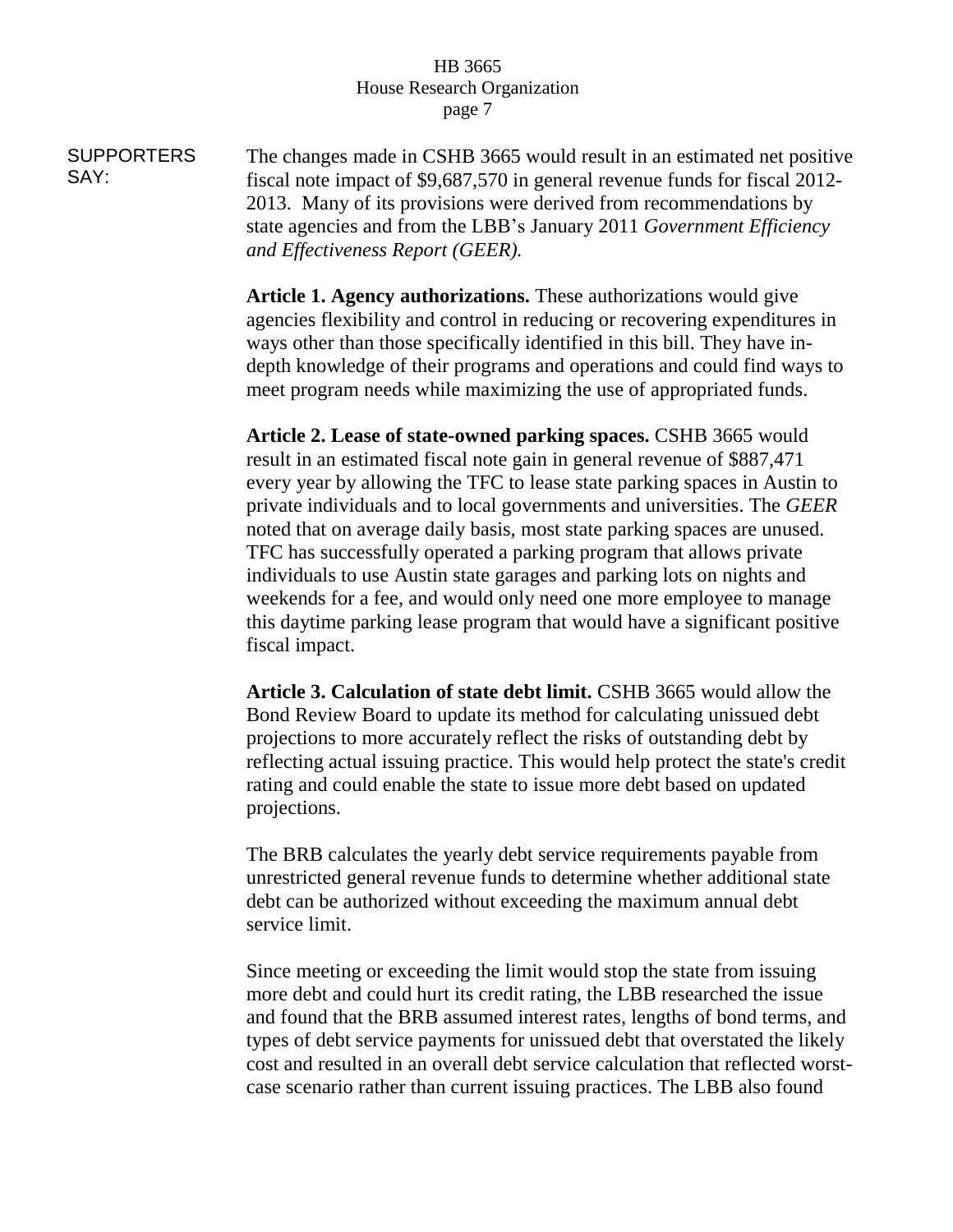that the Attorney General's Office advised the BRB that because it had used the same methodology and assumptions for so long, it had set a precedent that could not be changed without legislative authorization. CSHB 3665 would give that authority to the BRB to update its methodology and would require the methodology to be published every year, which would be a good step toward more transparency for this complicated aspect of state government finance.

**Article 4. Electronic pay cards.** By requiring all state employees and retirees to receive their salaries by direct deposit or by using an electronic pay card, CSHB 3665 would save dollars by eliminating the paper, postage, storage, processing time, and personnel costs of issuing paper checks. The LBB recommended this change in the *GEER*, which noted that 10 percent of payroll and annuity payments were still made by paper check in 2010.

The Texas Workforce Commission, the attorney general, and the Health and Human Services Commission use electronic pay cards to pay unemployment, child support, and food stamp benefits, and they have reported improved efficiencies. The fiscal note states that the full impact could not be assessed until full implementation in 2013, but assumes that the administrative cost of implementing electronic pay cards would be offset with administrative savings from issuing fewer paper checks.

**Article 5. Publish session laws electronically.** CSHB 3665 would result in an estimated fiscal note gain in general revenue of \$75,000 every evennumbered year by discontinuing the hard-copy publishing and distribution of session laws. These savings would be assumed in CSHB 1.

CSHB 3665 also would require the session laws to be indexed and searchable from the secretary of state's website. The secretary of state has been electronically publishing the session laws in an unsearchable format since the 79th Legislature in 2005, so requiring this searchable format would be the next logical step for improved government transparency.

**Article 6. Collection of fees by attorney general.** CSHB 3665 would result in an estimated gain in general revenue of \$1,969,220 every year by allowing the attorney general to collect fees for electronic filing of documents, outside counsel invoice reviews, and toll road comprehensive development agreement reviews. This fee revenue would be assumed in CSHB 1.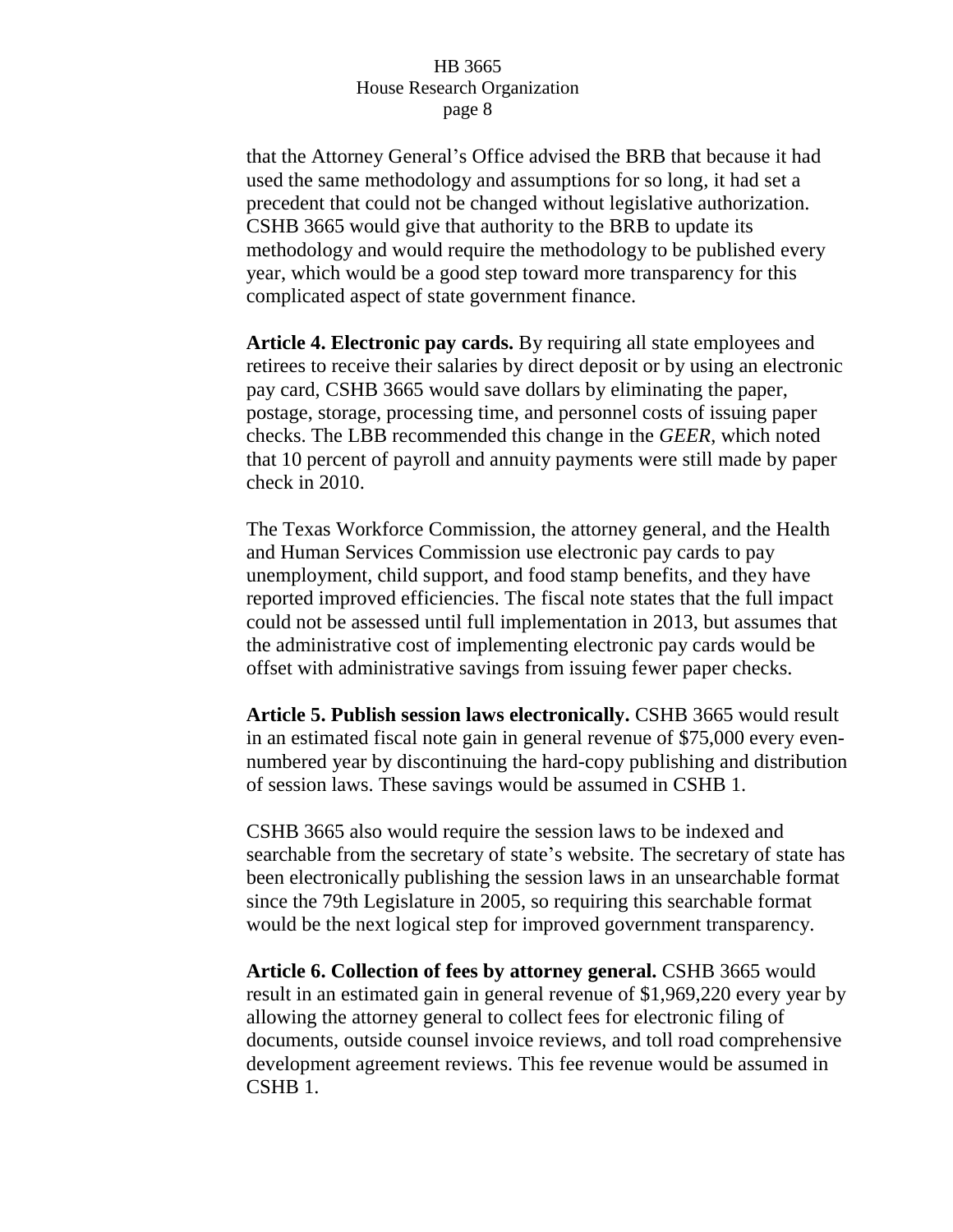Electronic filing would improve efficiencies as well as save money; the Open Records Division processes about 20,000 open-records requests each year and the administrative costs of handling that much paper are significant. The Attorney General's Office already is in the planning stages of implementing an electronic filing system, and the fee would offset those implementation costs.

Requiring the attorney general to review outside counsel invoices would be an appropriate oversight function. The attorney general would require a deposit of the estimated invoice review fee at the same time the contract between the state agency and outside counsel was executed. The deposit would be a good way to ensure the outside legal firm got paid promptly and would ensure that the state agency got the legal service it needed without delay. The attorney general would set the fee by rule to ensure that those affected could give their feedback on what would be fair. The invoices would be reviewed, the review fee would be drawn down against the deposit, and the attorney general and outside counsel would settle up at the end of the contract term.

The attorney general already is required to review the complex multibillion-dollar toll road comprehensive development agreements to make sure they meet state law and constitutional requirements. CSHB 3665 would appropriately allow the attorney general to charge a fee for this time-consuming review. The attorney general started reviewing comprehensive development agreements in 2008 and has reviewed a few each year in 2009 and 2010. The attorney general would set the fee by rule to ensure that those affected could give their feedback on what would be fair.

**Article 7. Texas Preservation Trust Fund Account.** CSHB 3665 would result in a one-time estimated fiscal note gain to general revenue of \$10,089,461 in fiscal 2012. This revenue gain would be assumed in CSHB 1. The revenue gain would result from transferring the Texas Historical Commission's preservation grant funds from the safekeeping trust outside the treasury to a general revenue-dedicated account. CSHB 3665 would allow the funds to be used for operating expenses of the Historical Commission. Allowing the agency to use the money for operations would be necessary because even after the appropriation of some of these funds for operations, the agency would still experience a 74 percent cut to its operations budget from the last biennium.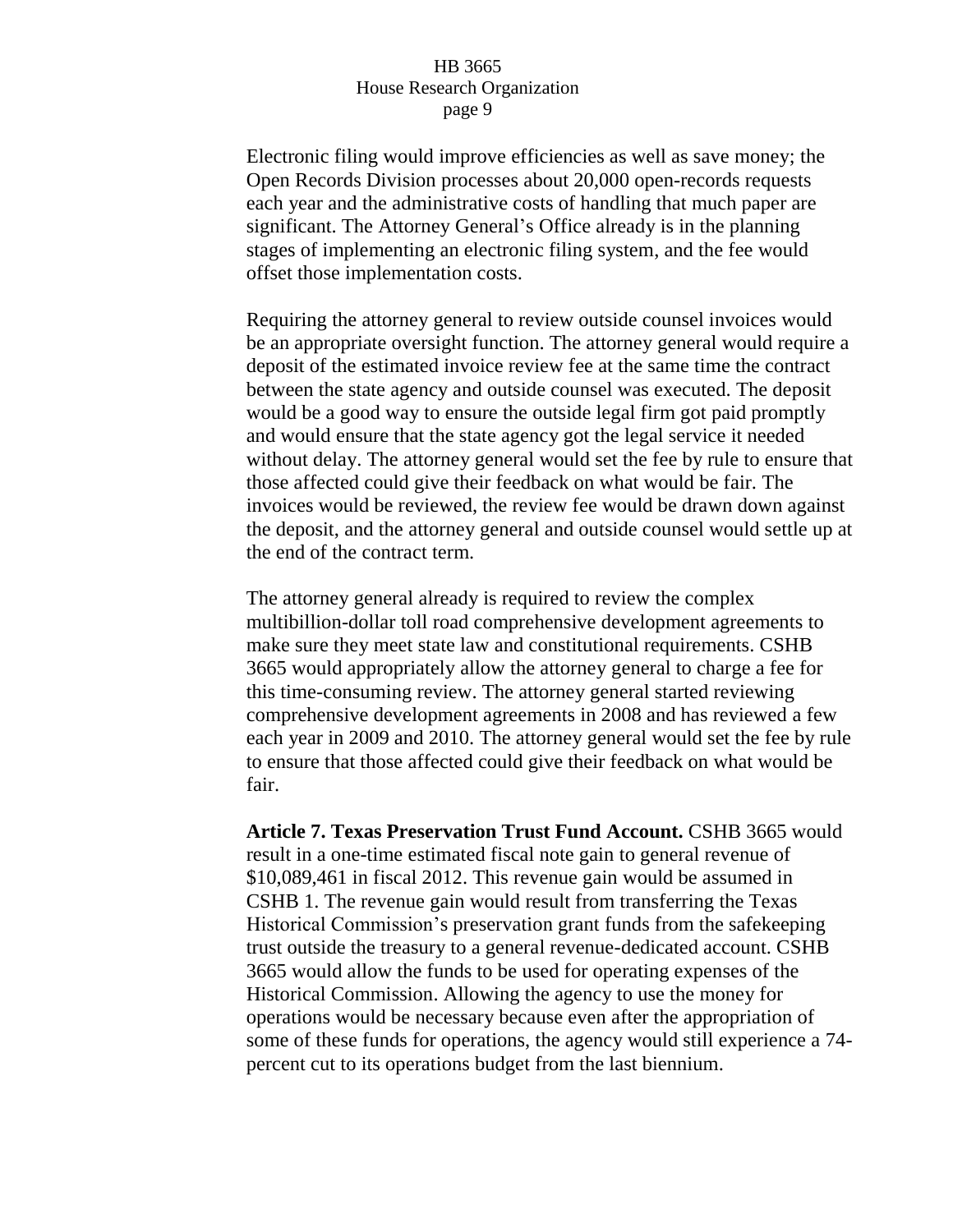**Article 8. Department of Information Resources programs.** CSHB 3665 would transfer the existing fund balance of \$2,550,000 from the Department of Information Resources (DIR) telecommunications revolving fund to the general revenue fund. Funds from the telecommunications revolving fund have been used for cyber-security purposes for years, but this bill would give DIR the explicit legislative authority to use the money for that purpose.

**Article 9. Lobby registration fees.** CSHB 3665 would result in an estimated fiscal note gain in general revenue of up to \$1,477,000 for fiscal 2012-2013, resulting from the increase in lobbyist registration fees. CSHB 1 would appropriate, contingent on fee authority, collection, and other factors, \$187,500 each year to the Ethics Commission from this fee for its operations.

**OPPONENTS** SAY: **Article 1. Agency authorizations.** Section 1.02(4) is too broadly worded, and would give state agencies authority to change program eligibility, services, and benefits without legislative direction or oversight.

> **Article 6. Collection of fees by attorney general.** Charging a fee for the electronic filing of documents could be a deterrent to using that option. In addition, the fee charged for the review of toll road comprehensive development agreements should not be allowed to be a percentage of the cost of the toll project; that prohibition should be specified in CSHB 3665 as it is in SB 731. SB 731 also makes clear that the amount of the fee could not exceed reasonable attorney's fees charged for similar legal services in the private sector.

**Article 7. Texas Preservation Trust Fund Account.** The Texas Preservation Trust Fund Account should be preserved as a separate account in the safekeeping trust to maximize funding for historical preservation grants as intended. Since 2005, the Historical Commission has awarded over \$2 million in grants for historical preservation. Reducing or eliminating grants for brick-and-mortar preservation of historic parks, bridges, and buildings would be detrimental to Texas' cultural history as few other sources exist for its preservation.

**Article 8. Department of Information Resources programs.** DIR now has access to the telecommunications revolving fund to make timesensitive upgrades to capitol complex phone systems when necessary.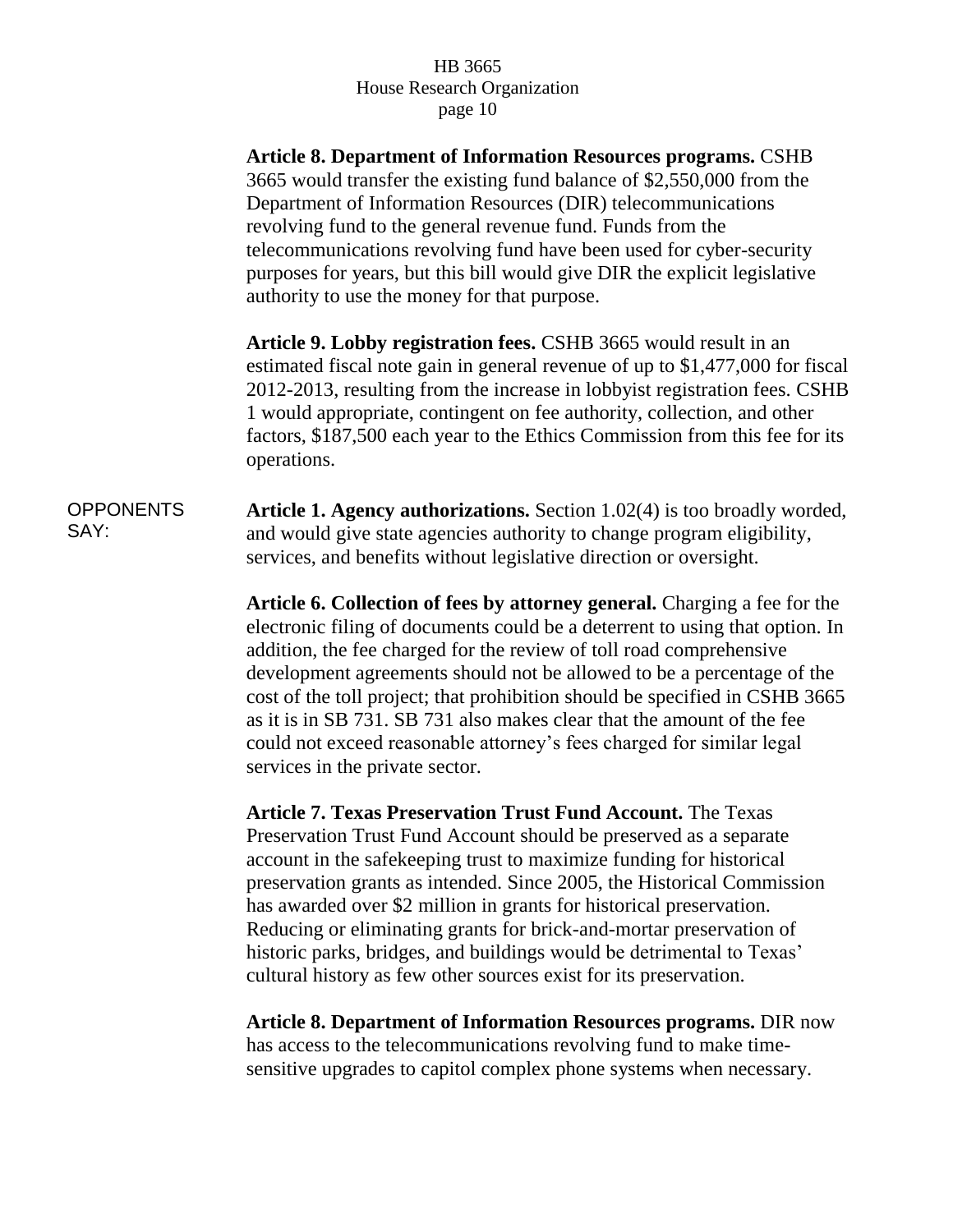|                                          | Transferring funds from the revolving fund to general revenue could<br>prevent upgrades from happening in a timely manner.                                                                                                                                                                                                                                                                                                                                                                                                                                                                                                                                                                                                                       |
|------------------------------------------|--------------------------------------------------------------------------------------------------------------------------------------------------------------------------------------------------------------------------------------------------------------------------------------------------------------------------------------------------------------------------------------------------------------------------------------------------------------------------------------------------------------------------------------------------------------------------------------------------------------------------------------------------------------------------------------------------------------------------------------------------|
|                                          | Article 9. Lobby registration fees. CSHB 3665 could double the fee for<br>some lobbyists to register, from \$500 to \$1,000. Lobbyists would bear the<br>highest fees of any profession. This increase could result in fewer<br>registrations for those who chose to register because they were close to the<br>spending threshold. Fewer registrations would result in less disclosure, but<br>more disclosure is what should be encouraged.                                                                                                                                                                                                                                                                                                    |
| <b>OTHER</b><br><b>OPPONENTS</b><br>SAY: | Article 4. Electronic pay cards. HB 3665 should provide more direction<br>for the comptroller regarding how to protect and educate people who<br>would transition from checks to electronic pay cards (debit cards) or direct<br>deposit. Direct deposit should be the default, or the preferred option,<br>because debit cards do not allow for savings, but rather are set up only for<br>spending. Debit cards also would not allow employees to earn interest as a<br>bank account would. In addition to requiring electronic pay card vendors<br>to be able to provide 24-hour access to pay card holders' funds, which the<br>bill does, the bill should require that only a reasonable, minimal fee should<br>be charged for that access. |
|                                          | The bill also should require the comptroller, as well as all the state<br>agencies using electronic means for transferring funds, to make<br>information available about the choices people make regarding direct<br>deposit and debit cards, and any difficulties reported. This would help any<br>attempt in the future to centralize electronic state payments, which are<br>currently on different platforms.                                                                                                                                                                                                                                                                                                                                |
| <b>NOTES:</b>                            | SB 1579 by Ogden, which contains some similar provisions to CSHB<br>3665 concerning fiscal matters relating to general government, was<br>reported favorably, as substituted, by the Senate Finance Committee on<br>April 26.                                                                                                                                                                                                                                                                                                                                                                                                                                                                                                                    |
|                                          | HB 2866 by Harper Brown, which would allow the attorney general to<br>charge a fee for the electronic filing of documents until 2015, passed the<br>House by 132-10 on April 11 and was considered in a public hearing on<br>May 2 by the Senate Government Organization Committee.                                                                                                                                                                                                                                                                                                                                                                                                                                                              |
|                                          | SB 731 by Nichols, which would authorize fees for legal sufficiency<br>reviews of comprehensive development agreements by the attorney<br>general, passed the Senate by 31-0 on March 31 and was reported                                                                                                                                                                                                                                                                                                                                                                                                                                                                                                                                        |